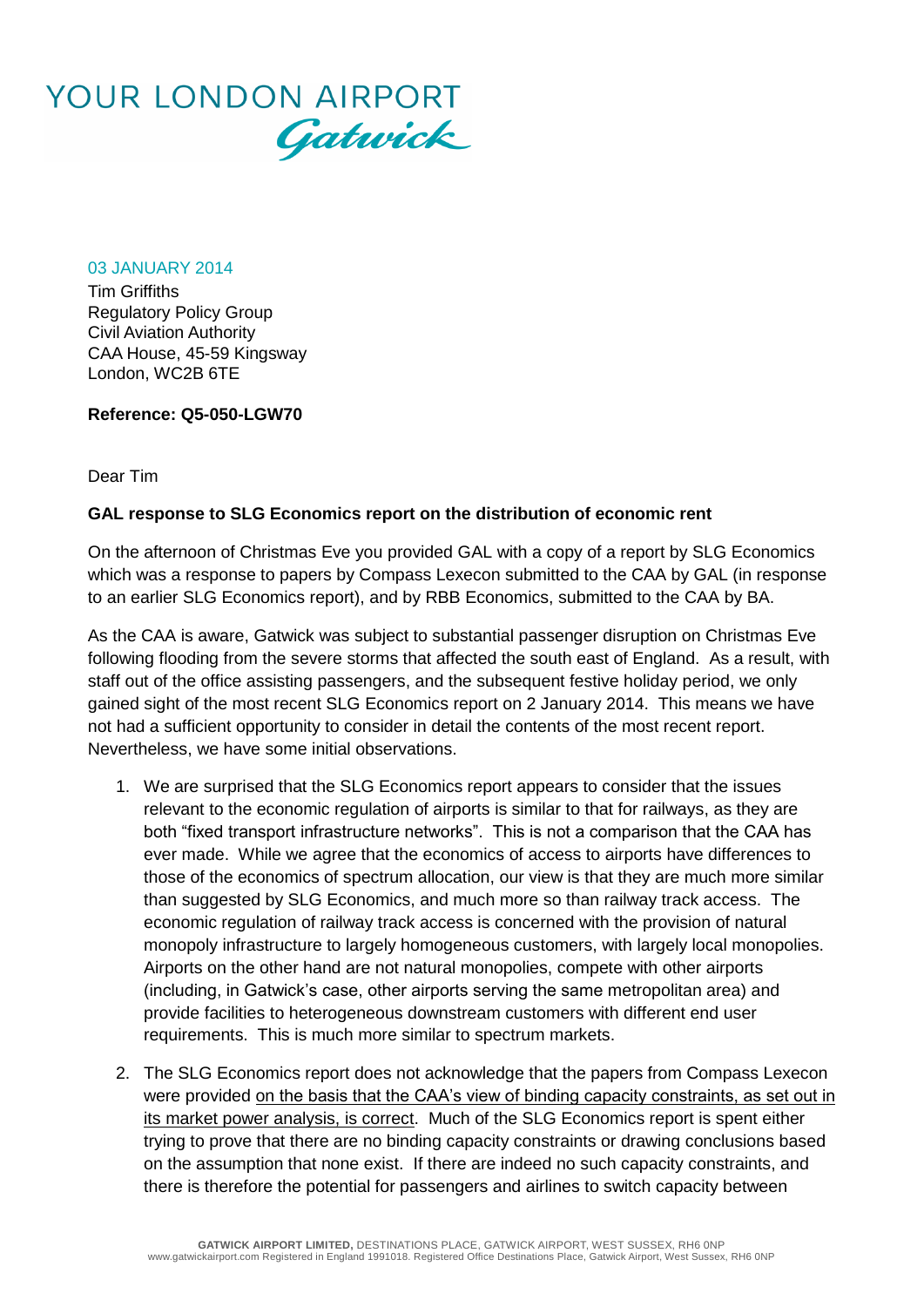## YOUR LONDON AIRPORT Gatwick

airports in the south east of England (and within the EU in the case of airlines), then the CAA's reasoning for finding Gatwick to have SMP would be substantially undermined. The SLG Economics report, combined with the CAA's 'minded to' consultation, are inconsistent. In particular, Gatwick does not agree with SLG Economics' implication (on page 3) that the ability for airlines at Heathrow to increase aircraft size or load factor would not constrain Gatwick's ability to exercise market power to a material extent. An ability to increase aircraft size or load factor would allow an airline operating at both airports to switch capacity from Gatwick to Heathrow, and would allow passengers of other airlines to switch from Gatwick to Heathrow.

- 3. We do not consider that the SLG Economics report substantiates the conclusions reached in the previous report. In particular, the report does not substantiate that there would be harm to passengers arising from increases in airport charges to competitive, market clearing levels, where there are capacity constraints.
- 4. The SLG Economics report does not explain why airlines, operating in a capacity constrained environment and pricing to underlying demand, would increase charges beyond their prevailing prices (determined by underlying demand) in the event of an increase in airport charges, particularly if such an increase impacted airlines' fixed costs. If the fixed component of the airport charges were to rise, the optimal fare would not change. However, it would affect the overall profitability of the route which would lead to airlines switching marginal routes to other airports. It is for this reason that Gatwick would not be able to increase charges above competitive levels.
- 5. We recognise that an increase in charges towards the competitive level may make the most marginal routes no longer profitable, but in a market with excess demand, this would make capacity available for new routes with a higher willingness to pay and hence deliver more optimal use of scarce airport capacity, in the passenger interest.
- 6. The SLG Economics report claims that LCCs would not switch due to sunk costs. This is in contradiction to the actual statements of the LCCs (who say it is easy to switch) and evidence in the CAA report that sunk costs for many airlines such as inbound airlines are small.
- 7. The empirical evidence presented by SLG Economics on pages 5 to 7 does not substantiate that fares at Gatwick have fallen, and certainly not in recent years. The data that SLG Economics uses is mostly for Heathrow, does not cover all airlines and does not control for any changes in the average journey length. The data also shows that prices have not fallen as swiftly as costs, which implies that airlines have benefited from the increase in demand. The time periods used are also arbitrary and would show a different picture if different years were used.